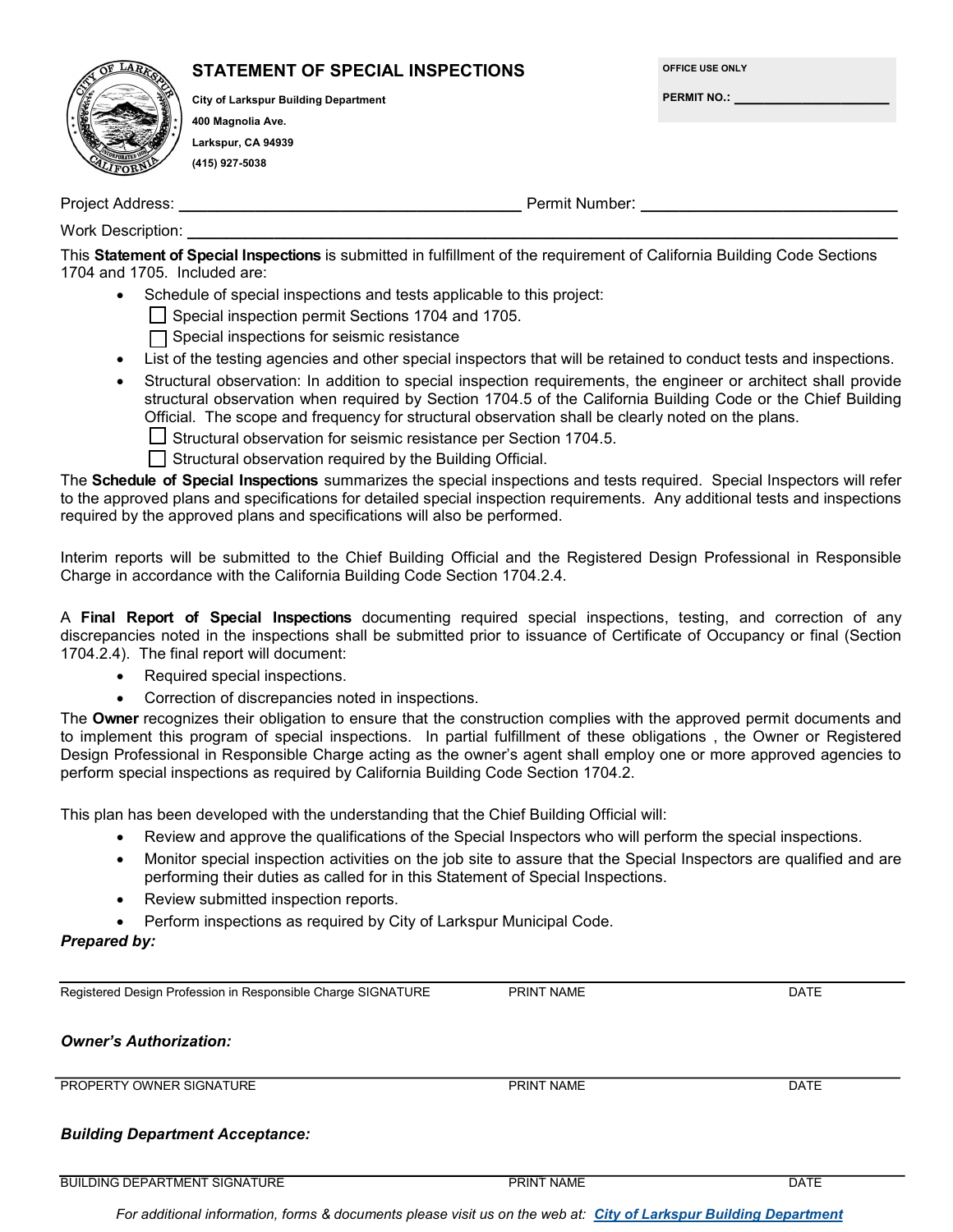**CONTRACTORS' REPSONSIBILITIES (Section 1704.4): Each contractor responsible for the construction of a main wind-or-seismic-force-resisting system, designated seismic system or a wind-or-seismic-resisting component listed in the statement of special inspections acknowledges:**

- 1. Awareness of the special requirements contained in the statement of special inspections;
- 2. Control will be exercised to obtain conformance with the construction documents approved by the Chief Building Official;
- 3. Procedures for exercising control within the contractors' organization, the method and frequency of reporting and the distribution of the reports.

### **Contractor or Owner-Builder\* Acknowledgment of Responsibilities:**

| <b>CONTRACTOR SIGNATURE</b> | <b>PRINT NAME</b> | DATE | LICENSE NUMBER |
|-----------------------------|-------------------|------|----------------|
|                             |                   |      |                |
| OWNER-BUILDER* SIGNATURE    | <b>PRINT NAME</b> | DATE |                |

**\*Owner-Builder Property Package Form required** 

**Seismic Requirements** (Section 1704.3.2)

Description of seismic-force-resisting system and designated seismic systems subject to special inspections as per Section 1705.11 or 1705.12:

**\_\_\_\_\_\_\_\_\_\_\_\_\_\_\_\_\_\_\_\_\_\_\_\_\_\_\_\_\_\_\_\_\_\_\_\_\_\_\_\_\_\_\_\_\_\_\_\_\_\_\_\_\_\_\_\_\_\_\_\_\_\_\_\_\_\_\_\_\_\_\_\_\_\_\_\_\_\_\_\_\_\_\_\_\_\_ \_\_\_\_\_\_\_\_\_\_\_\_\_\_\_\_\_\_\_\_\_\_\_\_\_\_\_\_\_\_\_\_\_\_\_\_\_\_\_\_\_\_\_\_\_\_\_\_\_\_\_\_\_\_\_\_\_\_\_\_\_\_\_\_\_\_\_\_\_\_\_\_\_\_\_\_\_\_\_\_\_\_\_\_\_\_ \_\_\_\_\_\_\_\_\_\_\_\_\_\_\_\_\_\_\_\_\_\_\_\_\_\_\_\_\_\_\_\_\_\_\_\_\_\_\_\_\_\_\_\_\_\_\_\_\_\_\_\_\_\_\_\_\_\_\_\_\_\_\_\_\_\_\_\_\_\_\_\_\_\_\_\_\_\_\_\_\_\_\_\_\_\_**

The extent of seismic-force-resisting systems is defined in more detail in the construction documents.

**TESTING AGENCIES AND SPECIAL INSPECTORS:** The following are the testing agencies and special inspectors that will be retained to conduct test and inspections on this project.

| Responsibility                | Firm | Address, phone, email |
|-------------------------------|------|-----------------------|
| Geotechnical Inspections      |      |                       |
| Special Inspections           |      |                       |
| <b>Material Testing</b>       |      |                       |
| <b>Structural Observation</b> |      |                       |
| Other                         |      |                       |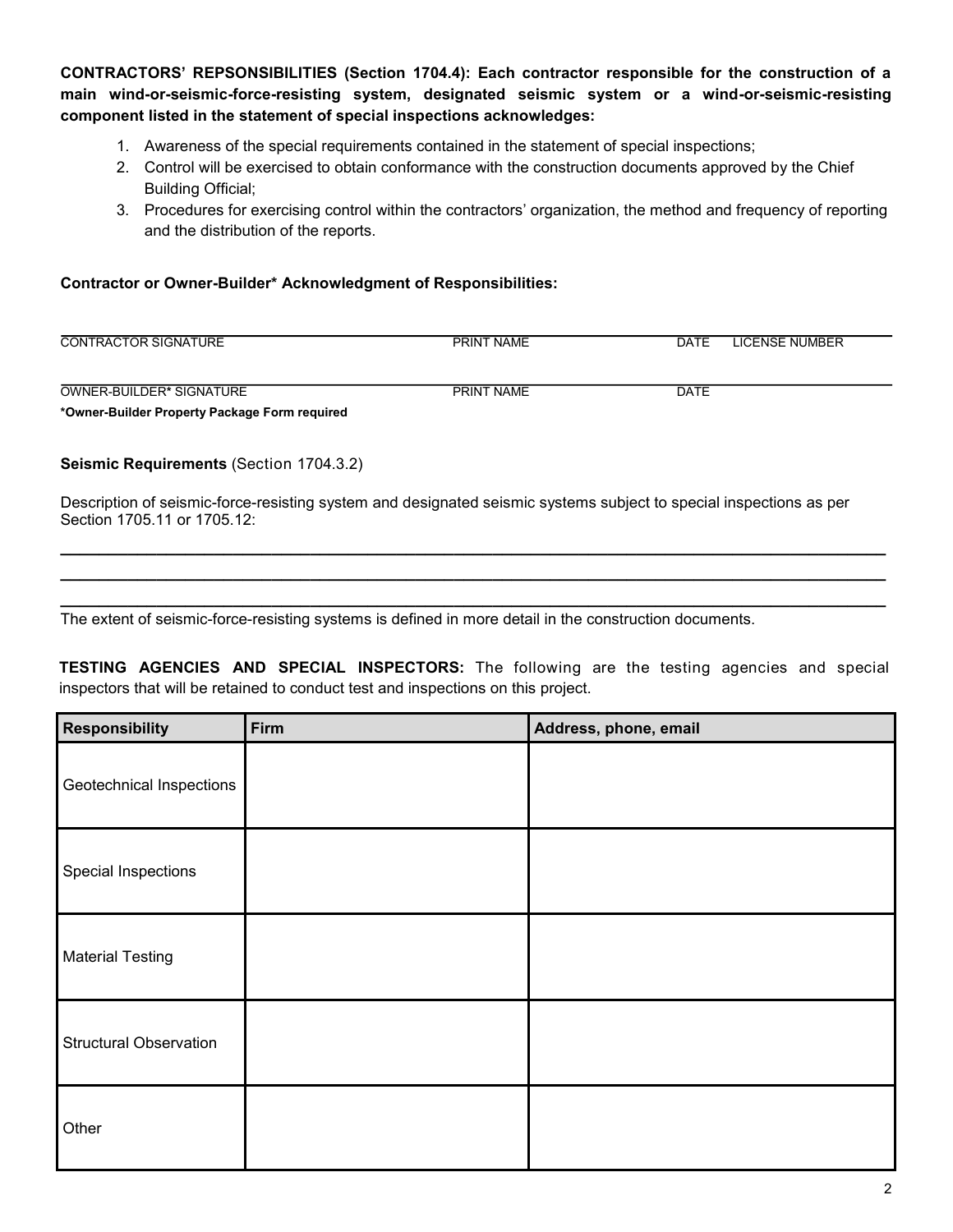### **SCHEDULE OF SPECIAL INSPECTION**

### Notation used in table:

#### Column headers:

- **C** Indicates **continuous** inspection is required.
- **P** Indicates **periodic** inspections are required. The notes and/or contract documents should clarify.

**If Req'd** If checked this inspection or special testing is required.

## Box entries:

- **X** Is placed in the appropriate column to denote either **"C"** continuous or **"P"** periodic inspections.
- **- - -** Denotes an activity that is either a one-time activity or one whose frequency is defined in some other manner.

Additional detail regarding inspections and tests are provided in the project specifications or notes on the drawings.

| Verification and Inspection                                                                                                                                                      | $\mathbf C$ | P | If Req'd | <b>Notes</b>                                                                            |  |
|----------------------------------------------------------------------------------------------------------------------------------------------------------------------------------|-------------|---|----------|-----------------------------------------------------------------------------------------|--|
| 1704.2.5.1 - Inspect fabricator's fabrication and<br>quality control procedures.                                                                                                 |             |   |          |                                                                                         |  |
| 1704.2.5.2 - Certificate of Compliance from<br>Approved Manufacturer.                                                                                                            |             |   |          |                                                                                         |  |
| Table 1705.2 - Structural Steel (AISC 360 and AISC 341)                                                                                                                          |             |   |          |                                                                                         |  |
| 1. Fabricator and erector documents (Verify reports<br>and certificates listed in AISC, chapter N, paragraph<br>N, paragraph 3.2 for compliance with construction<br>documents.) |             |   |          |                                                                                         |  |
| 2. Material verification of structural steel.                                                                                                                                    |             | X |          |                                                                                         |  |
| 3. Verify member locations, braces, stiffeners, and<br>application of joint details at each connection comply<br>with construction documents.                                    |             | X |          |                                                                                         |  |
| Structural steel welding:<br>4.                                                                                                                                                  |             |   |          |                                                                                         |  |
| a. Inspection tasks PRIOR to welding (observe,<br>or perform for each welded joint or member, the<br>QA tasks listed in AISC 360, Table N5.4-1.)                                 |             |   |          |                                                                                         |  |
| b. Inspection tasks DURING welding (observe,<br>or perform for each welded joint or member, the<br>QA tasks listed in AISC 360, Table N5.4-2.)                                   |             |   |          |                                                                                         |  |
| c. Inspection tasks AFTER welding (observe, or<br>perform for each welded joint or member, the QA<br>tasks listed in AISC 360, Table N5.4-3.)                                    |             |   |          |                                                                                         |  |
| d. Nondestructive testing (NDT) of welded joints:                                                                                                                                |             |   |          | EXCEPTION: NDT of welds completed in an<br>approved fabricator's shop. See AISC 360, N7 |  |
| 1) Complete penetration groove welds 5/16"<br>or greater in risk category III or IV.                                                                                             |             |   |          | UT on 100%, may reduce to 25% per AISC<br>360, N5e                                      |  |
| 2) Complete penetration groove welds 5/16"<br>or greater in risk category II.                                                                                                    |             |   |          | UT on 10%, may increase to 100% per AISC<br>360, N5f                                    |  |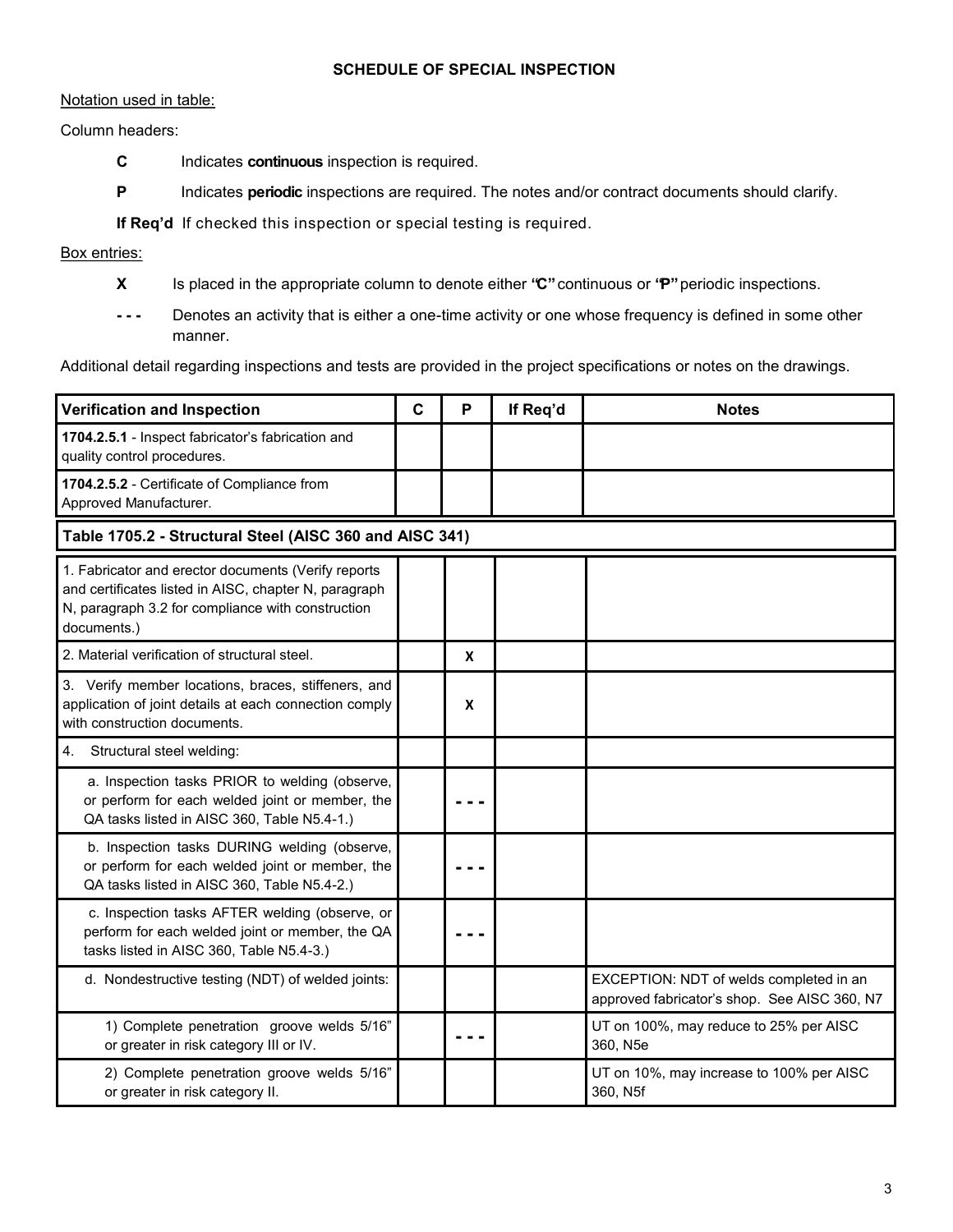| Verification and Inspection                                                                                                                                                                            | C                  | P | If Req'd | <b>Notes</b>                        |
|--------------------------------------------------------------------------------------------------------------------------------------------------------------------------------------------------------|--------------------|---|----------|-------------------------------------|
| 3) Thermally cut surfaces of access holes<br>when material t>2:.                                                                                                                                       |                    |   |          |                                     |
| 4) Welded joints subject to fatigue when<br>required by AISC 360, Appendix 3, TableA-3.1.                                                                                                              |                    |   |          |                                     |
| 5) Fabricator's NDT reports when fabricator<br>performs NDT.                                                                                                                                           |                    |   |          | AISC 360, N5d                       |
| 5. Structural steel bolting:                                                                                                                                                                           |                    |   |          |                                     |
| a. Inspection task Prior to Bolting (Observe or<br>perform task for each bolted connection in<br>accordance with QA tasks listed in AISC 360,<br>Table N5.6-1.)                                        |                    |   |          |                                     |
| Inspection tasks During Bolting (Observe the<br>b.<br>QA tasks listed in AISC 360, Table N5.6-2.)                                                                                                      |                    |   |          |                                     |
| Inspection tasks After Bolting (Perform tasks<br>C.<br>for each bolted connection in accordance with<br>QA tasks listed in AISC 360, Table N5.6-3.)                                                    |                    |   |          |                                     |
| 6.<br>Inspection of steel elements of composite<br>construction prior to concrete placement in<br>accordance with QA tasks listed in AISC 360, Table<br>N6.1.                                          |                    |   |          |                                     |
| Table 1705.2.2 - Verification of Steel Construction Other Than Structural Steel                                                                                                                        |                    |   |          |                                     |
| 1. Material verification of cold-formed steel deck:                                                                                                                                                    |                    |   |          |                                     |
| a. Identification markings to conform to ASTM<br>standards specified in the approved construction<br>documents.                                                                                        |                    | X |          | Applicable ASTM material standards. |
| B. Manufacturer's certified test reports.                                                                                                                                                              |                    | X |          |                                     |
| 2. Inspection of welding:                                                                                                                                                                              |                    |   |          |                                     |
| a. Cold-formed steel deck:                                                                                                                                                                             |                    |   |          |                                     |
| 1) Floor and roof deck welds.                                                                                                                                                                          |                    | X |          | <b>AWS D1.3</b>                     |
| b. Reinforcing steel:                                                                                                                                                                                  |                    |   |          |                                     |
| 1) Verification of weldability of reinforcing steel<br>other than ASTM A 706.                                                                                                                          |                    | X |          | AWS D1.4, ACI 318: Section 3.5.2    |
| 2) Reinforcing steel resisting flexural and axial<br>forces in intermediate and special moment<br>frames, and boundary elements of special<br>structural walls of concrete and shear<br>reinforcement. | $\boldsymbol{x}$   |   |          | AWS D1.4, ACI 318: Section 3.5.2    |
| 3) Sheer reinforcement.                                                                                                                                                                                | $\pmb{\mathsf{X}}$ |   |          | AWS D1.4, ACI 318: Section 3.5.2    |
| 4) Other reinforcing steel.                                                                                                                                                                            |                    | X |          | AWS D1.4, ACI 318: Section 3.5.2    |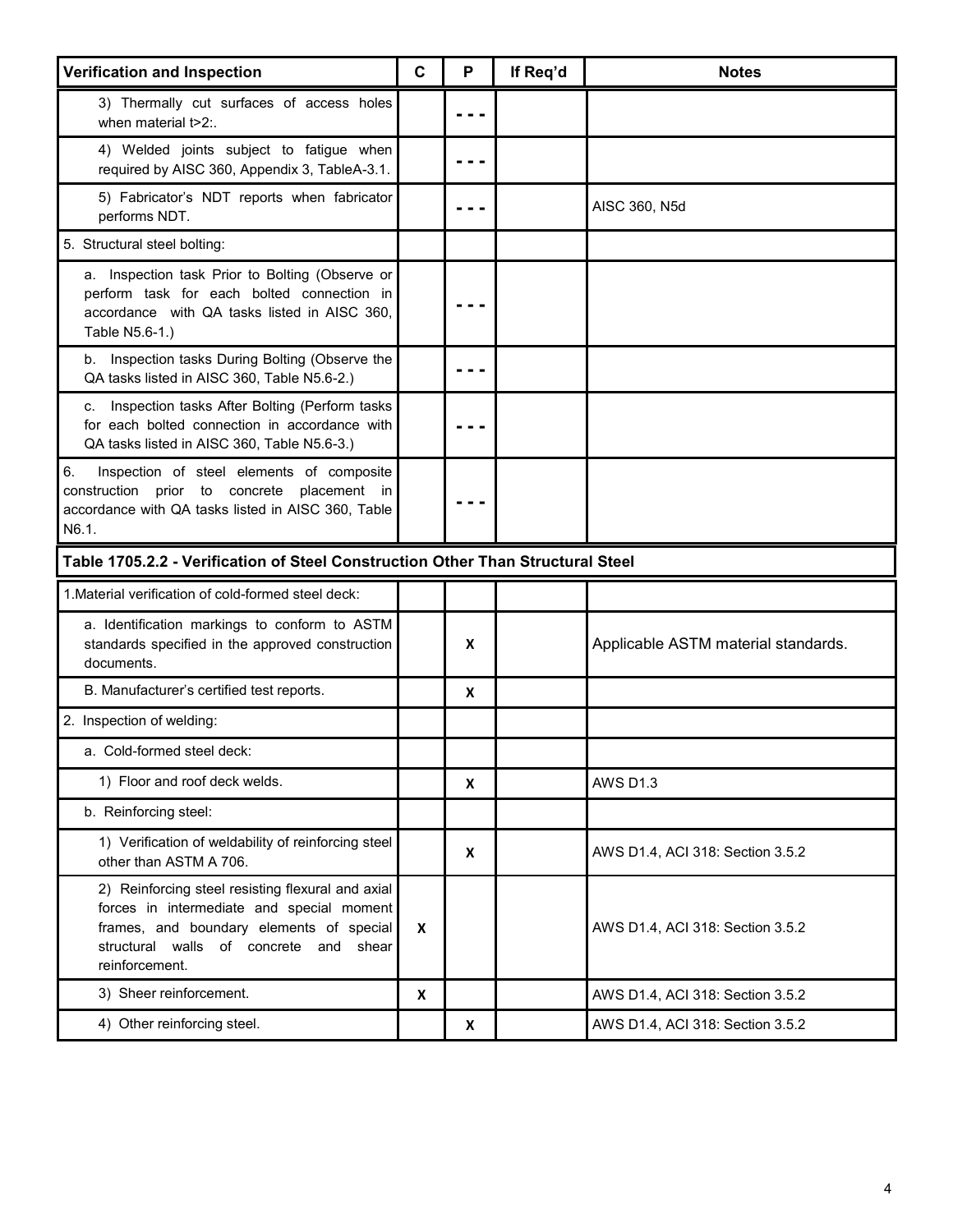| <b>Verification and Inspection</b>                                                                                                                                                    | C                | P | If Req'd | <b>Notes</b>                                        |  |  |
|---------------------------------------------------------------------------------------------------------------------------------------------------------------------------------------|------------------|---|----------|-----------------------------------------------------|--|--|
| Table 1705.3 - Concrete                                                                                                                                                               |                  |   |          |                                                     |  |  |
| Inspection of reinforcing steel, including<br>1.<br>prestressing tendons and placement.                                                                                               |                  | X |          | ACI 318: .5                                         |  |  |
| 2.<br>Inspection of reinforcing steel welding<br>in<br>accordance with Table 1705.2.2 Item 2b.                                                                                        |                  |   |          | AWS D1.4, ACI 318: Section 3.5.2                    |  |  |
| 3. Inspection of anchors cast in concrete where<br>allowable loads have been increased or where<br>strength design is used.                                                           |                  | x |          | ACI 318: 8.1.3, 21.1.8; CBC 1909.1                  |  |  |
| 4. Inspection of anchors post-installed in hardened<br>concrete members                                                                                                               |                  | X |          | ACI 318: 3.8.6, 8.1.3, 21.1.8; CBC 1909.1           |  |  |
| 5. Verifying use of required design mix.                                                                                                                                              |                  | X |          | ACI 318: Ch. 4,5.2-5.4; CBC 1904.2, 1910.2, 1910.3  |  |  |
| 6. At time fresh concrete is sampled to fabricate<br>specimens for strength tests, perform slump and air<br>content tests and determine the temperature of the<br>concrete.           | X                |   |          | ASTM C 172; ASTM C 31; ACI 318: 5.6; CBC<br>1910.10 |  |  |
| 7. Inspection of concrete and shotcrete placement<br>for proper application techniques.                                                                                               | X                |   |          | ACI 318: 5.9, 5.10; CBC 1910.6, 1910.7, 1910.8      |  |  |
| 8. Inspection for maintenance of specified curing<br>temperature and techniques.                                                                                                      |                  | X |          | ACI 318: 5.11-5.13; CBC 1910.9                      |  |  |
| 9. Inspection of prestressed concrete:                                                                                                                                                |                  |   |          |                                                     |  |  |
| a. Application of prestressing forces.                                                                                                                                                | X                |   |          | ACI 318: 18.20                                      |  |  |
| b. Grouting of bonded prestressing tendons in<br>the seismic force-resisting system.                                                                                                  | $\boldsymbol{x}$ |   |          | ACI 318: 18.18                                      |  |  |
| 10. Erection of precast concrete members.                                                                                                                                             |                  | X |          | ACI 318: Ch. 16                                     |  |  |
| 11. Verification of in-situ concrete strength, prior to<br>stressing of tendons in posttensioned concrete prior<br>to removal of shores and forms from beams and<br>structural slabs. |                  | x |          | ACI 318: 6.2                                        |  |  |
| Inspect formwork for shape, location, and<br>12.<br>dimensions of the concrete member being formed.                                                                                   |                  | X |          | ACI 318: 6.1                                        |  |  |
| Table 1705.4 - Level B Masonry Inspections (TMS 402/ACI530ASCE 5 and TMS 602/ACI 530.1/ASCE 6)                                                                                        |                  |   |          |                                                     |  |  |
| 1. Verify compliance with the approved submittals.                                                                                                                                    |                  | X |          | TMS 602; Art.1.5                                    |  |  |
| 2. Verification of $f^*$ and $f^*$ AAC prior to construction<br>except where specifically exempted by the code.                                                                       |                  | X |          | TMS 602; Art 1.4B                                   |  |  |
| 3. Verification of slump flow and VSI as delivered to<br>the site for self-consolidating grout.                                                                                       | x                |   |          | TMS 602; Art. 1.5B. 1.b. 3                          |  |  |
| As masonry construction begins, the following<br>4.<br>shall be verified to ensure compliance:                                                                                        |                  |   |          |                                                     |  |  |
| a. Proportions of site-prepared mortar.                                                                                                                                               |                  | X |          | TMS 602; Art.2.6A                                   |  |  |
| b. Construction of mortar joints.                                                                                                                                                     |                  | X |          | TMS 602; Art.3.3B                                   |  |  |
| of reinforcement,<br>Location<br>connectors.<br>c.<br>prestressing tendons, and anchorages.                                                                                           |                  | X |          | TMS 602; Art.3.4, 3.6A                              |  |  |
| d. Prestressing technique.                                                                                                                                                            |                  | X |          | TMS 602; Art.3.6B                                   |  |  |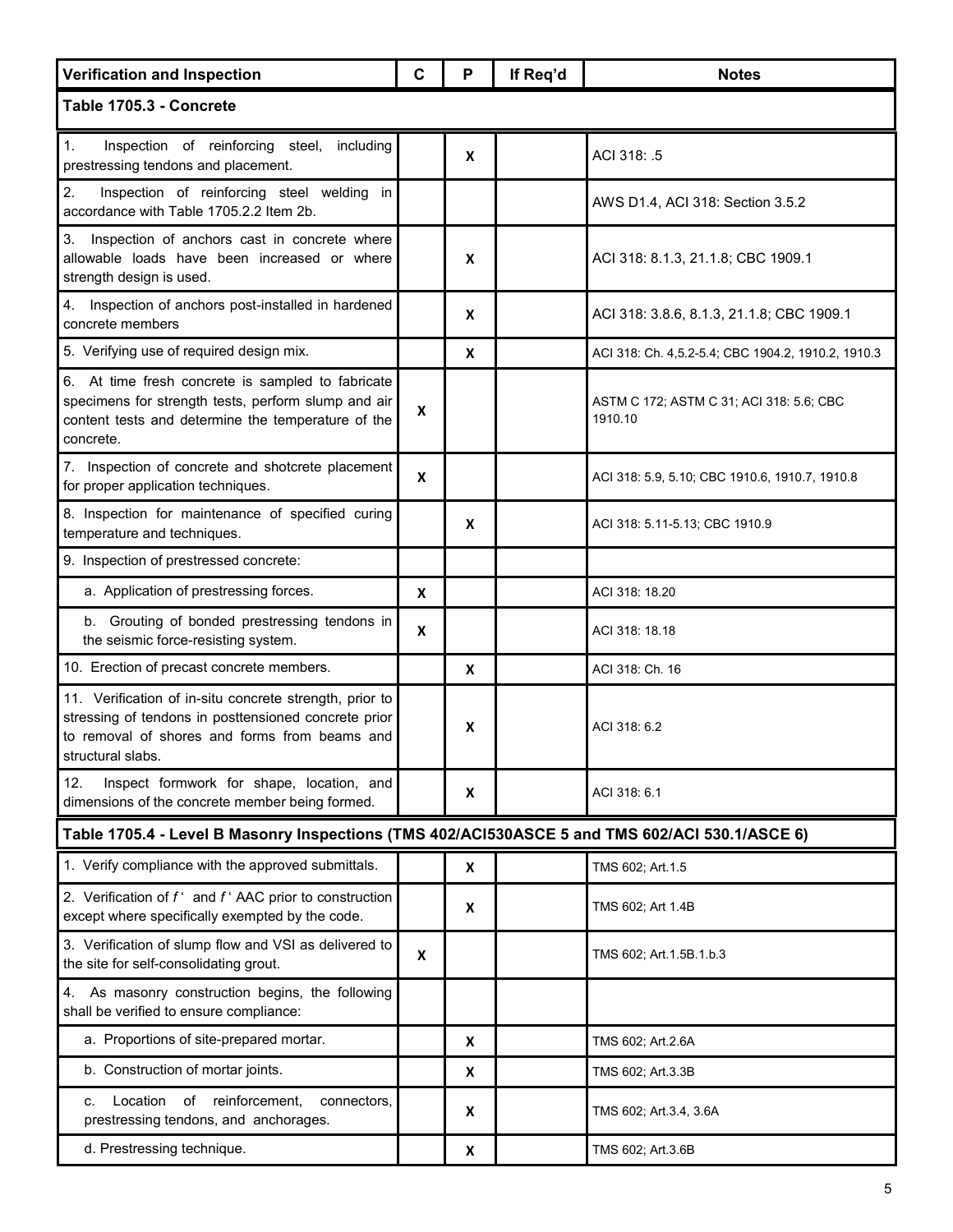| Verification and Inspection                                                                                                            | C | P   | If Req'd | <b>Notes</b>                                    |  |  |
|----------------------------------------------------------------------------------------------------------------------------------------|---|-----|----------|-------------------------------------------------|--|--|
| e. Grade and size of prestressing tendons and<br>anchorages.                                                                           |   | X   |          | TMS 602; Art.2.4B, 2.4H                         |  |  |
| 5. During construction verify:                                                                                                         |   |     |          |                                                 |  |  |
| a. Compliance with required inspection<br>provisions of the construction documents and the<br>approved submittals.                     |   |     |          |                                                 |  |  |
| b. Size and location of structural elements.                                                                                           |   | X   |          | TMS 602; Art.3.3F                               |  |  |
| c. Type, size, and location of anchors, including<br>other details of anchorage of masonry to<br>structural members, frames, etc.      |   | x   |          | TMS 402;1.16.4.3, 1.17.1                        |  |  |
| d. Welding of reinforcing bars.                                                                                                        | X |     |          | TMS 402; Sec. 2.1.7.7.2, 3.3.3.4(c); 8.3.3.4(b) |  |  |
| e, Protection of masonry during cold weather<br>(temperature below 40 degrees F) or hot weather<br>(temperatures about 920 degrees F). |   | x   |          | CBC 2104.3, 2104.4; TMS 602; Art. 1.8C, 1.8D    |  |  |
| f. Application and measurement of prestressing<br>force.                                                                               |   | X   |          | TMS 602; Art. 3.6B                              |  |  |
| 6. Prior to grouting verify the following:                                                                                             |   |     |          |                                                 |  |  |
| a. Grout space is clean.                                                                                                               |   | X   |          | TMS 602; Art. 3.2B                              |  |  |
| Specified<br>size, grade, and type<br>b.<br>оf<br>reinforcement.                                                                       |   | X   |          | TMS 602; Art.2.4, 3.4                           |  |  |
| c. Placement of reinforcement and connectors<br>and prestressing tendons and anchorages.                                               |   | X   |          | TMS 402; Sec. 1.16; TMS 602; Art. 3.4           |  |  |
| d. Proportions of site-prepared grout and b b<br>prestressing grout for bonded tendons.                                                |   | X   |          | TMS 602; Art. 2.6B                              |  |  |
| e. Construction of mortar joints.                                                                                                      |   | X   |          | TMS 602; Art. 3.3B                              |  |  |
| 7. Verify grout placement to ensure compliance with<br>code and construction document provision's.                                     | X |     |          | TMS 602; Art. 3.5                               |  |  |
| Observe grouting of prestressing<br>bonded<br>а.<br>tendons.                                                                           | X |     |          | TMS 602; Art. 3.6C                              |  |  |
| 8. Observe preparation of required grout specimens,<br>mortar specimens, and/or prisms.                                                | X |     |          | CBC 2105.2.2, 2105.3; TMS 602; Art. 1.4         |  |  |
| 9.<br>Additional levels of masonry inspection are<br>required as otherwise noted on the plans.                                         |   |     |          |                                                 |  |  |
| Table 1705.5 - Required Verification and Inspection for Wood Construction                                                              |   |     |          |                                                 |  |  |
| 1. Inspect prefabricated wood structural elements<br>assemblies in accordance<br>with<br>Section<br>and<br>1704.205.                   |   |     |          |                                                 |  |  |
| 2. Inspect site built assemblies.                                                                                                      |   |     |          |                                                 |  |  |
| a. Inspect high-load diaphragms:                                                                                                       |   | . . |          | CBC 1705.5.1                                    |  |  |
| 1) Verify grade and thickness of structural<br>panel sheathing.                                                                        |   |     |          |                                                 |  |  |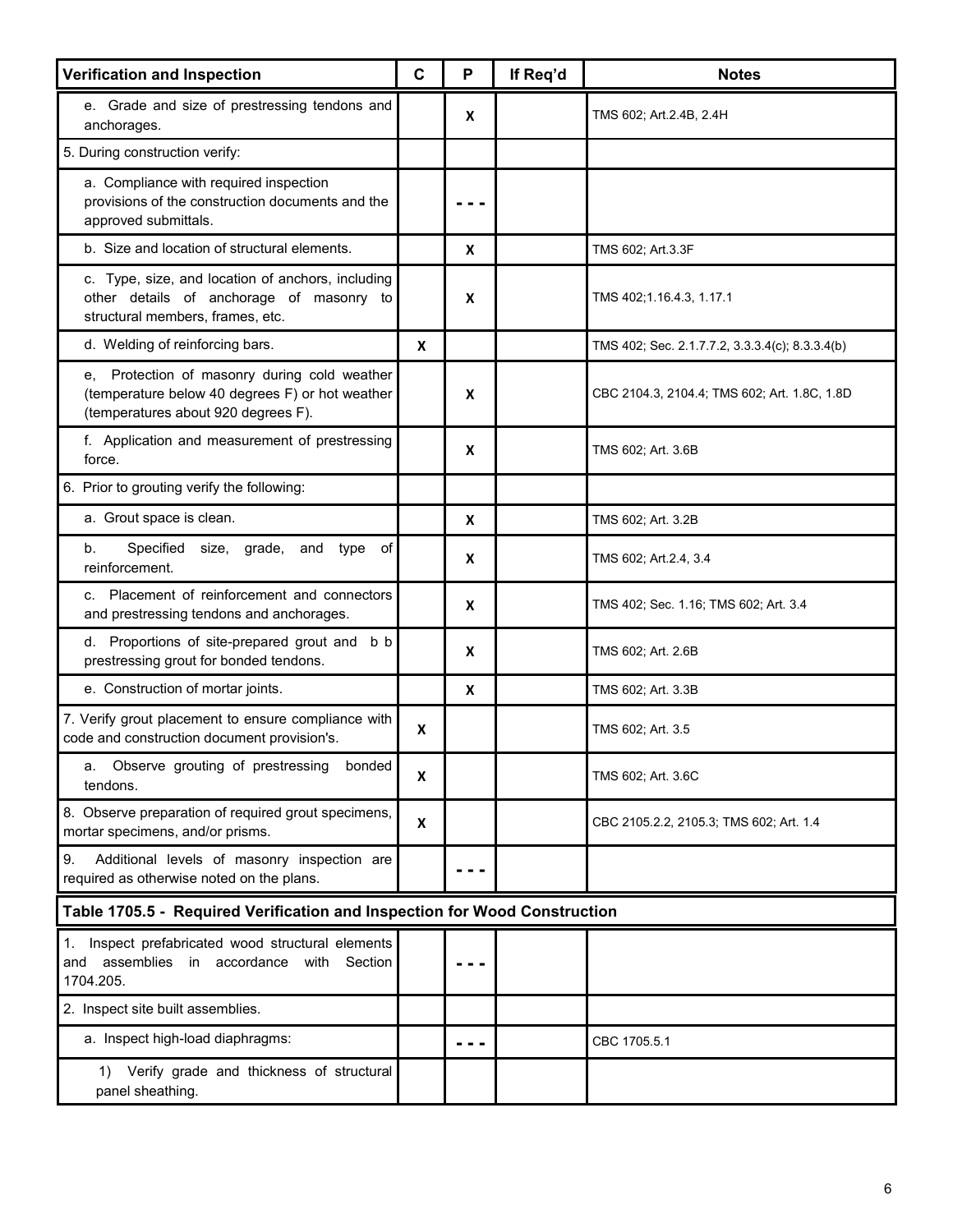| <b>Verification and Inspection</b>                                                                                                                                                                                                                                                        | $\mathbf C$ | P | If Req'd | <b>Notes</b> |
|-------------------------------------------------------------------------------------------------------------------------------------------------------------------------------------------------------------------------------------------------------------------------------------------|-------------|---|----------|--------------|
| Verify the nominal sizing of framing<br>2)<br>members at adjoining panel edges. Verify nail<br>or staple diameter and length, number of<br>fastener lines, and spacing between fasteners<br>in each line and at edge margins.                                                             |             |   |          |              |
| b. Metal-plate-connected wood trusses spanning<br>60 feet or greater:                                                                                                                                                                                                                     |             |   |          | CBC 1705.5.2 |
| Verify that the temporary installation<br>1)<br>restraint bracing and the permanent individual<br>truss members restraint bracing are installed in<br>accordance with the approved truss submittal<br>package.                                                                            |             |   |          |              |
| Table 1705.6 - Required Verification and Inspection of Soils                                                                                                                                                                                                                              |             |   |          |              |
| 1. Verify materials below shallow foundations are<br>adequate to achieve the desired bearing capacity.                                                                                                                                                                                    |             | X |          |              |
| 2. Verify excavations are extended to proper depth<br>and have reached proper material.                                                                                                                                                                                                   |             | X |          |              |
| 3. Perform classification and testing of compacted<br>fill materials.                                                                                                                                                                                                                     |             | X |          |              |
| 4. Verify use of proper materials, densities and lift<br>thicknesses during placement and compaction of<br>compacted fill.                                                                                                                                                                | X           |   |          |              |
| Prior to placement of compacted fill, observe<br>5.<br>subgrade and verify that site has been prepared<br>properly.                                                                                                                                                                       |             | X |          |              |
| Table 1705.7 - Required Verification for Driven Deep Foundation Elements                                                                                                                                                                                                                  |             |   |          |              |
| Verify element materials, sizes, and lengths<br>1.<br>comply with the requirements.                                                                                                                                                                                                       | X           |   |          |              |
| 2.<br>Determine capacities of test elements and<br>conduct additional load tests, as required.                                                                                                                                                                                            | X           |   |          |              |
| 3.<br>Observe driving operations and maintain<br>complete and accurate records for each element.                                                                                                                                                                                          | X           |   |          |              |
| 4.<br>Verify placement locations and plumbness,<br>confirm type and size of hammer, record number of<br>blows per foot of penetration, determine required<br>penetrations to achieve design capacity, record tip<br>and butt elevations and document any damage to<br>foundation element. | X           |   |          |              |
| 5. For steel elements, perform additional inspections<br>in accordance with CBC Section 1705.2.                                                                                                                                                                                           |             |   |          |              |
| 6.<br>For concrete elements and concrete-filled<br>perform<br>additional<br>inspections<br>elements,<br>ın<br>accordance with CBC Section 1705.3.                                                                                                                                         |             |   |          |              |
| For specialty elements, perform additional<br>7.<br>inspections as determined by the registered design<br>professional in responsible charge.                                                                                                                                             | X           |   |          |              |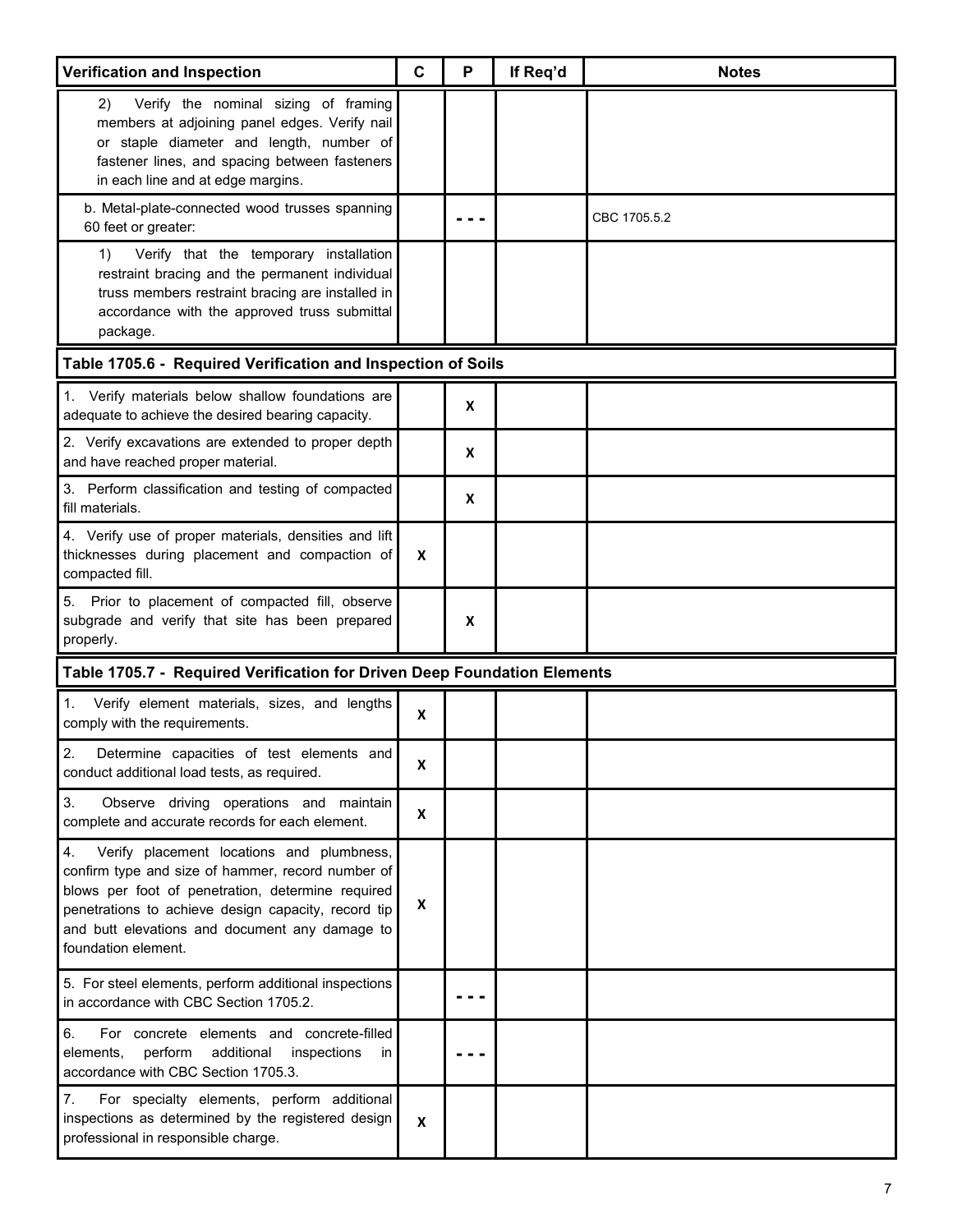| <b>Verification and Inspection</b>                                                                                                                                                                                                                              | C | P | If Req'd | <b>Notes</b>                                                               |  |  |
|-----------------------------------------------------------------------------------------------------------------------------------------------------------------------------------------------------------------------------------------------------------------|---|---|----------|----------------------------------------------------------------------------|--|--|
| Table 1705.8 - Required Verification for Cast-In-Place Deep Foundation Elements                                                                                                                                                                                 |   |   |          |                                                                            |  |  |
| Observe drilling operations and maintain<br>1.<br>complete and accurate records for each element.                                                                                                                                                               | X |   |          |                                                                            |  |  |
| 2. Verify location of piers and their plumbness,<br>element<br>diameters.<br>bell<br>confirm<br>diameters<br>(if applicable), lengths, embedment into bedrock<br>(if applicable) and adequate end-bearing strata<br>capacity. Record concrete or grout volumes. | X |   |          |                                                                            |  |  |
| 3.<br>For concrete elements, perform additional<br>inspections in accordance with CBC Section 1705.3.                                                                                                                                                           |   |   |          |                                                                            |  |  |
| Table 1705.9 - Required Verification for Helical Pile Foundation                                                                                                                                                                                                |   |   |          |                                                                            |  |  |
| Record installation equipment used,<br>pile<br>1.<br>dimensions.<br>tip elevations, final depth,<br>final<br>installation torque, and other pertinent data.                                                                                                     | X |   |          |                                                                            |  |  |
| Table 1705.11 - Required Verification for Seismic Resistance                                                                                                                                                                                                    |   |   |          |                                                                            |  |  |
| 1. Structural Steel Special Inspections for Seismic<br>Resistance:                                                                                                                                                                                              |   |   |          | CBC 1705.11.1                                                              |  |  |
| a. Inspection of structural steel in accordance<br>with AISC 341.                                                                                                                                                                                               |   |   |          | <b>AISC 341</b>                                                            |  |  |
| 2. Structural Wood Special Inspection for Seismic<br>Resistance:                                                                                                                                                                                                |   |   |          |                                                                            |  |  |
| Inspection of field gluing operations of<br>a.<br>elements of the seismic-force resisting system.                                                                                                                                                               | X |   |          | CBC 1705.11.2                                                              |  |  |
| b. Inspection of nailing, bolting, anchoring and<br>other fastening of components within the seismic-<br>force resisting system, including wood shear walls,<br>panels, diaphragms, collectors, and hold downs*                                                 |   | X |          | * Not required where fastener spacing of sheathing is<br>more than 4" o.c. |  |  |
| $\mathcal{S}$<br>Cold-formed Steel Light-Frame Construction<br>Special Inspections for Seismic Resistance:                                                                                                                                                      |   |   |          | CBC 1705.11.3                                                              |  |  |
| a. Inspection during welding operations<br>of<br>elements of the seismic-force resisting system.                                                                                                                                                                |   | X |          |                                                                            |  |  |
| Inspections for screw attachment, bolting,<br>b.<br>anchoring and other fastening of components within<br>the seismic-force resisting system, including shear<br>walls, diaphragms*, collectors, and hold-downs.                                                |   | X |          | * Not required where fastener spacing of sheathing is<br>more than 4" o.c. |  |  |
| 4. Designated Seismic Systems Verification:                                                                                                                                                                                                                     |   |   |          |                                                                            |  |  |
| a. Inspect and verify that the component label,<br>anchorage or mounting conforms to the certificate of<br>compliance in accordance with Section 1705.12.3.                                                                                                     |   | X |          |                                                                            |  |  |
| 5. Architectural Components Special Inspections for<br>Seismic Resistance:                                                                                                                                                                                      |   |   |          | CBC 1705.11.5                                                              |  |  |
| a. Inspection during the erection and fastening of<br>exterior cladding and interior and exterior veneer.                                                                                                                                                       |   | X |          |                                                                            |  |  |
| b. Inspection during the erection and fastening of<br>interior and exterior nonbearing walls.                                                                                                                                                                   |   | X |          |                                                                            |  |  |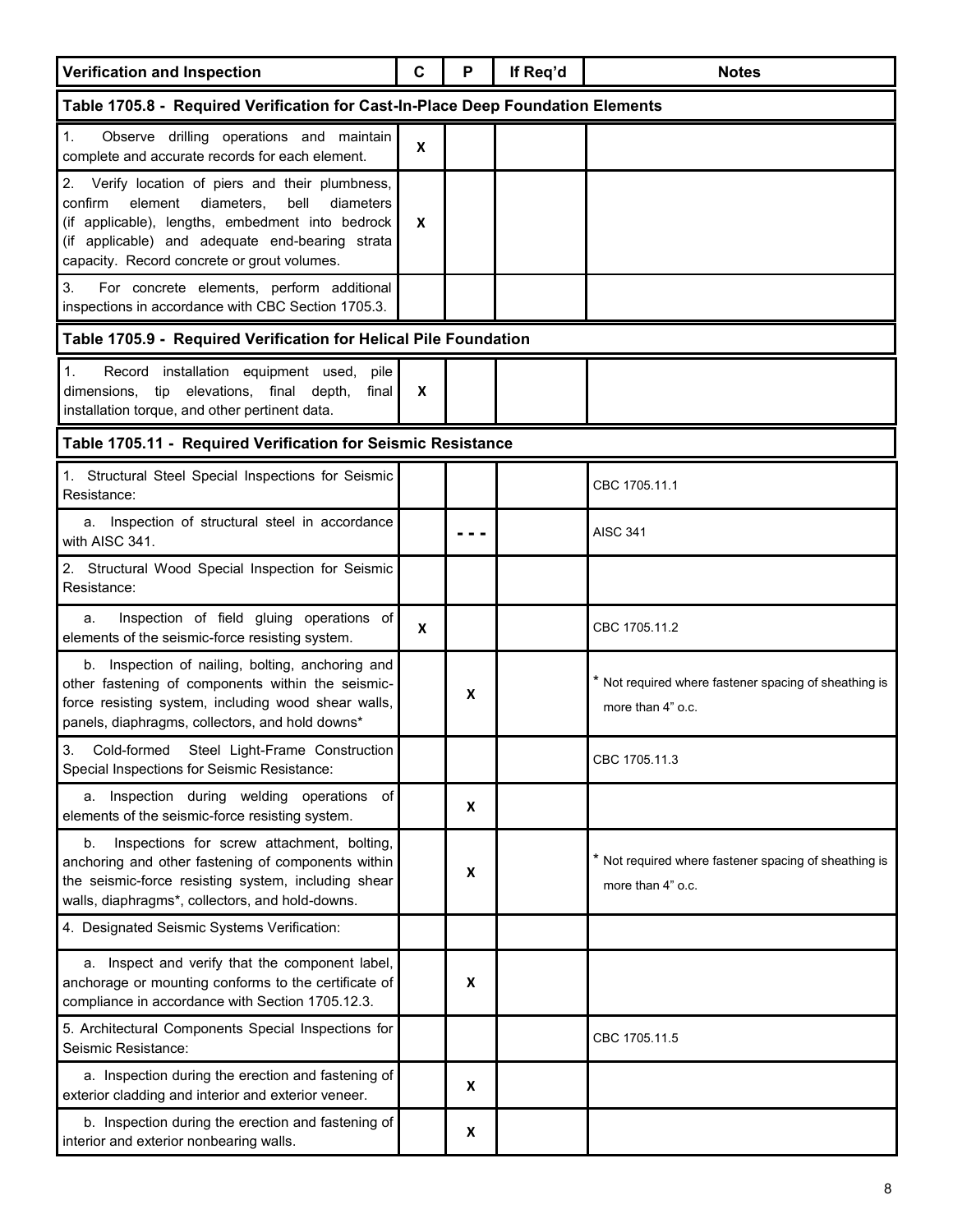| <b>Verification and Inspection</b>                                                                                                                                                                                                                                                   | $\mathbf C$ | P                | If Req'd | <b>Notes</b>    |
|--------------------------------------------------------------------------------------------------------------------------------------------------------------------------------------------------------------------------------------------------------------------------------------|-------------|------------------|----------|-----------------|
| c. Inspection during anchorage of access floors.                                                                                                                                                                                                                                     |             | $\boldsymbol{x}$ |          |                 |
| 6. Mechanical and Electrical Components Special<br>Inspections for Seismic Resistance:                                                                                                                                                                                               |             |                  |          | CBC 1705.11.6   |
| Inspection during anchorage of electrical<br>a.<br>equipment for emergency or standby power systems.                                                                                                                                                                                 |             | $\boldsymbol{x}$ |          |                 |
| Inspection during the anchorage of other<br>b.<br>electrical equipment.                                                                                                                                                                                                              |             | X                |          |                 |
| c. Inspection during installation and anchorage<br>of piping systems designed to carry hazardous<br>materials, and their associated mechanical units.                                                                                                                                |             | X                |          |                 |
| d.<br>Inspection during the installation and<br>anchorage of HVAC ductwork that will contain<br>hazardous materials.                                                                                                                                                                 |             | X                |          |                 |
| Inspection during the installation and<br>е.<br>anchorage of vibration isolation systems.                                                                                                                                                                                            |             | X                |          |                 |
| Storage Racks Special Inspection for Seismic<br>7.<br>Resistance:                                                                                                                                                                                                                    |             |                  |          | CBC 1705.11.7   |
| Inspection during the anchorage of storage<br>a.<br>racks 8 feet or greater in height.                                                                                                                                                                                               |             | X                |          |                 |
| 8. Seismic Isolation Systems:                                                                                                                                                                                                                                                        |             |                  |          | CBC 1705.11.8   |
| Inspection during the fabrication and<br>a.<br>installation of isolator units energy dissipation<br>devised used as part of the seismic isolation system.                                                                                                                            |             | X                |          |                 |
| Table 1705.12 - Testing and Qualification for Seismic Resistance                                                                                                                                                                                                                     |             |                  |          |                 |
| Concrete<br>Reinforcement<br>Testing<br>$\mathbf{1}$ .<br>and<br>Qualification for Seismic Resistance:                                                                                                                                                                               |             |                  |          | CBC 1705.12.1   |
| a. Review certified mill test reports for each<br>shipment of reinforcement used to resist earthquake<br>-induced flexural and axial forces in reinforced<br>concrete special moment frames, special structural<br>walls, and coupling beams connection special<br>structural walls. |             |                  |          |                 |
| b. Verify reinforcement weldability of ASTM<br>A615 reinforcement used to resist earthquake-<br>induced flexural and axial forces in reinforced<br>concrete special frames, special structural walls, and<br>coupling beams connecting special structural walls.                     |             |                  |          |                 |
| 2. Structural Steel Testing and Qualification for<br>Seismic Resistance:                                                                                                                                                                                                             |             |                  |          | CBC 1705.12.2   |
| Test in accordance with the quality<br>a.<br>assurance requirements of AISC 341.                                                                                                                                                                                                     |             |                  |          | <b>AISC 341</b> |
| 3.<br>Seismic<br>Certification of Nonstructural<br>Components:                                                                                                                                                                                                                       |             |                  |          | CBC 1705.12.3   |
| Review certificate of compliance for<br>a.<br>designated seismic system components.                                                                                                                                                                                                  |             |                  |          |                 |